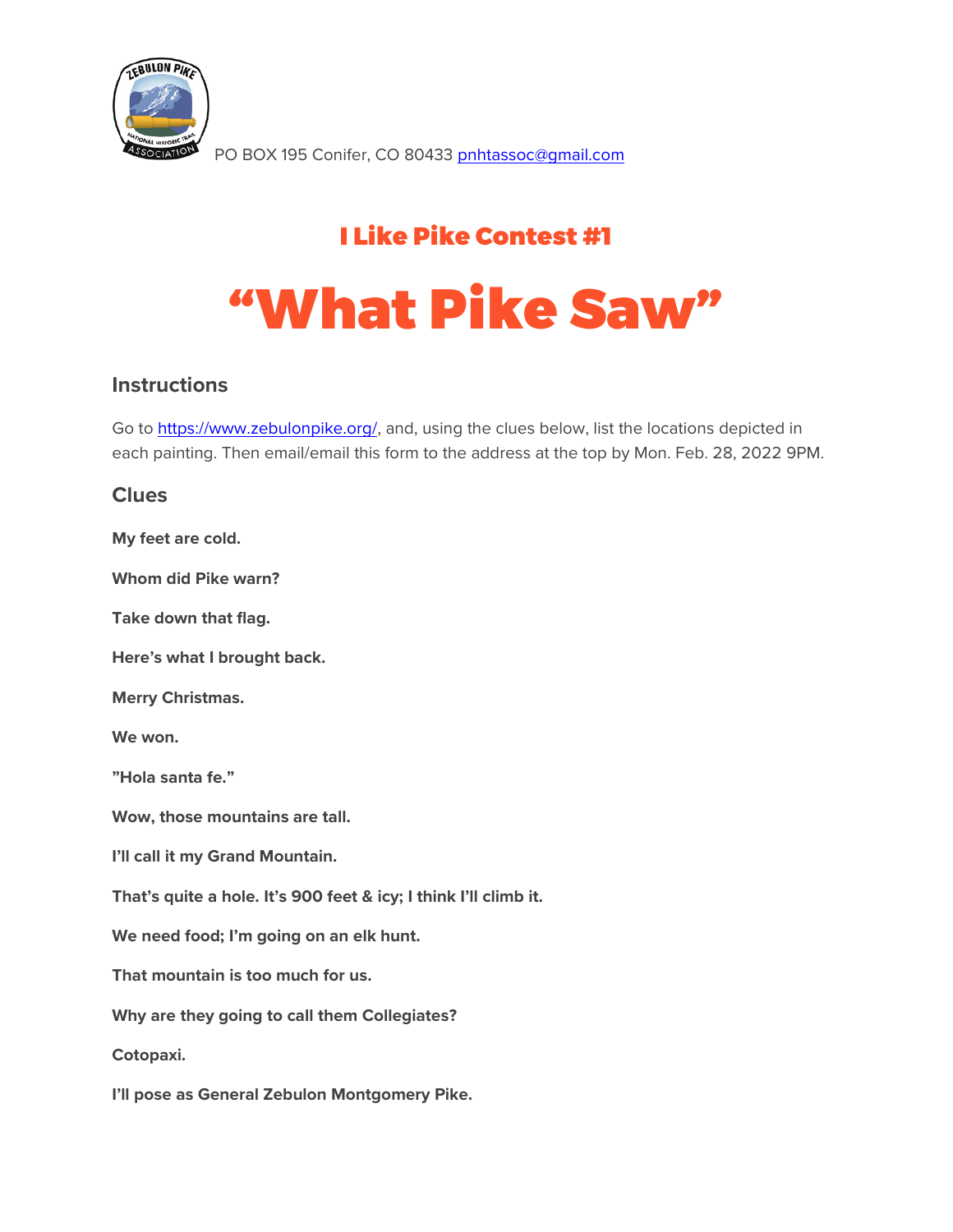

E

PO BOX 195 Conifer, CO 80433 pnhtassoc@gmail.com





B



 $\mathbf{C}$ 



D